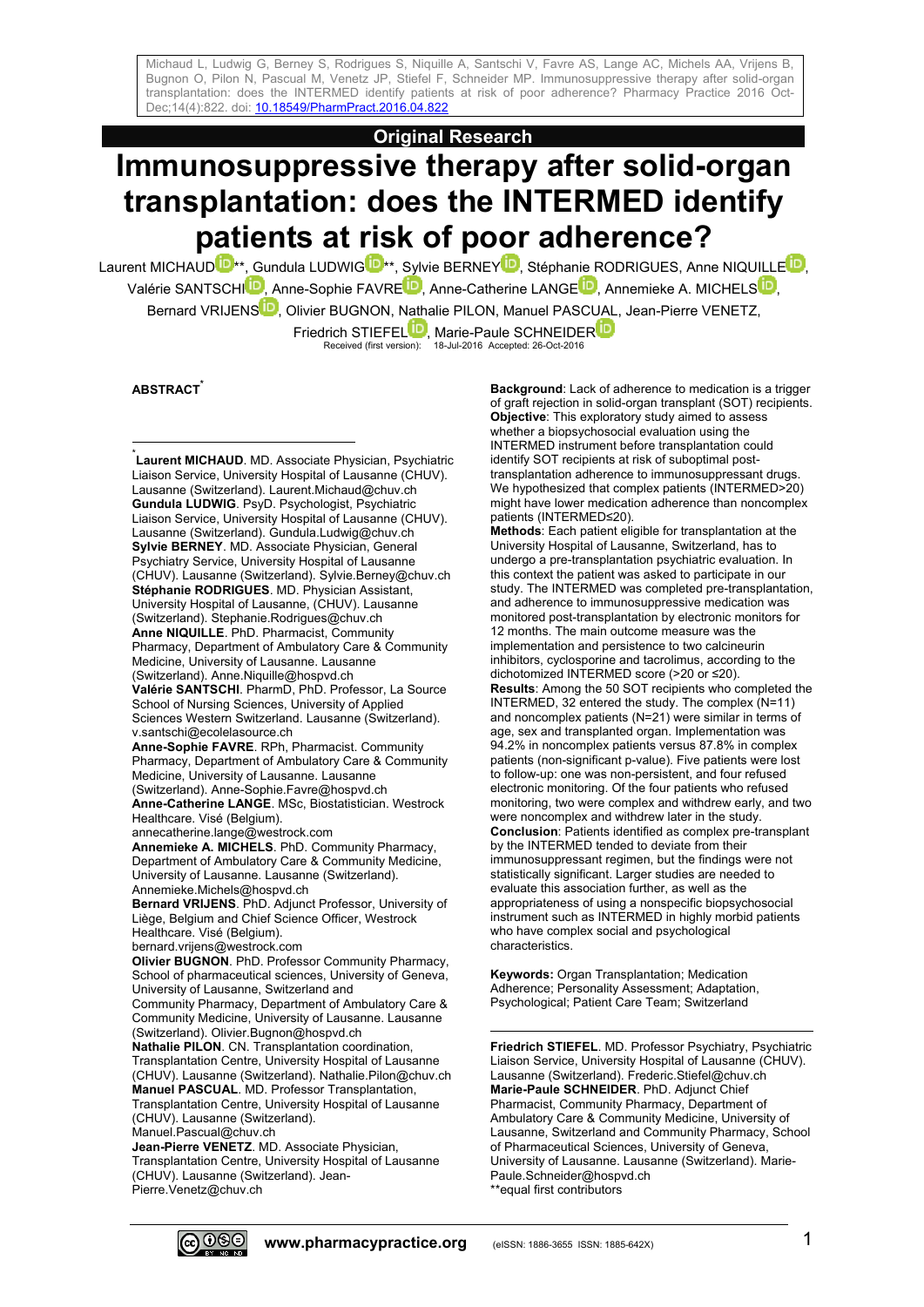## **INTRODUCTION**

Psychosocial problems, such as anxiety and depression<sup>1</sup>, emotional distress<sup>2,3</sup>, past alcohol and substance abuse<sup>4</sup> as well as social isolation<sup>5</sup> are common in transplant candidates and contribute to post-transplant management complexity. 6,7 These factors impact health-related quality of life (HRQOL) and biomedical outcomes.<sup>7-9</sup> Methods to proactively identify transplant candidates who are at particular risk of needing complex post-transplant care have to be developed. However, the effectiveness of instruments such as the Psychological Assessment of Candidates for Transplantation (PACT)<sup>10</sup>, the Transplant Evaluation Rating Scale  $(\hat{T}ERS)^{11}$  or the  $INTERMED^{12,13}$  in identifying patients at risk for unfavourable biomedical outcomes after transplantation has not been shown. Only the Stanford Integrated Psychosocial Assessment for Transplantation  $(SIPAT)^{14,15}$  has found a significant association between psychosocial pre-transplant assessment, rejection episodes and medical hospitalizations. The specific question whether there is an association between pre-transplant assessment and medication adherence was also investigated in this study. The relationship between high SIPAT scores and nonadherence suggested a trend, but was not statistically significant.<sup>14</sup>

We have previously reported the utility of the INTERMED for describing liver transplant candidates from a biopsychosocial perspective and identifying complex patients with mood disturbances and reduced  $HRQOL^{16}$ ; liver transplant patients were the sole common organ group investigated in all participating centres of the study and were therefore chosen as studied population. Among these liver transplant candidates, 38% were detected as complex according to the INTERMED criteria. The INTERMED<sup>17,18</sup> is a screening instrument to identify patients with multiple care needs. It is based on the concept of case complexity, which is determined by diagnosis as well as by a variety of other parameters that influence patient management and prognosis, such as chronicity and severity of illness, limitations in daily life, psychiatric comorbidity and social vulnerability.

According to a review, prevalence of reported medication nonadherence is around 28% in kidney transplantation. <sup>19</sup> Early medication adherence 3 months post renal transplantation varies between 93.5% and 84% depending on the complexity of the immunosuppressant treatment (from once-daily regimen to 4 doses per day).<sup>20</sup> Immunosuppressant medication nonadherence, which is partly influenced by psychosocial determinants, is an important trigger of acute rejection and graft loss in solid-organ transplant (SOT) recipients.<sup>19-22</sup> Nonadherence contributes to 20% of late acute rejection episodes and 16% of graft losses in kidney transplantation. <sup>19</sup> In another study in kidney transplant recipients, graft loss due to nonadherence represents 48% of death-censored graft failures beyond 2 years.<sup>21</sup> Hazard risk of graft loss and death increases significantly with fair (HR: 1.63; 95%CI: 1.37-1.93; p<0.0001) or poor (HR: 1.80; 95%CI: 1.52-2.13; p<0.0001) adherence in comparison to good and excellent adherence as measured by pharmacy refills in kidney transplantation. <sup>22</sup> In the Swiss Cohort Transplant study, De Geest *et al*. reported that self-reported pretransplant medication nonadherence was<br>significantly associated with post-transplant associated with post-transplant immunosuppressive medication nonadherence among kidney, liver, lung and heart transplant groups (OR: 3.10; 95%CI: 2.29-4.21).<sup>23</sup> Main variables associated with nonadherence were young age<sup>19,21,22</sup>, social isolation and poor health literacy<sup>19</sup>, depression<sup>24</sup>, non-white recipients<sup>21</sup> but also forgetfulness/interruption of daily routine.<sup>25</sup> Based on the existing evidence in the literature, we sought to determine whether a pre-transplant INTERMED evaluation can identify patients with low medication adherence post-transplantation. We therefore monitored medication adherence and its association with baseline INTERMED scores.

### **METHODS**

The study was approved by the local Ethics Committee (Commission d'Ethique de la Recherche Clinique, Sous-Commission III, session may 22<sup>nd</sup>, 2002, protocol: 98/02) , and all the participants gave written consent.

Our study reports on a subsample of patients in the aforementioned longitudinal European INTERMED project, referred to in the introduction, which assessed the biopsychosocial profiles of transplant candidates and the prevalence of case complexity.<sup>13,16</sup> For the multicentre European INTERMED project, the Lausanne patients were recruited prospectively during the pre-transplant psychiatric evaluation. Every patient who presented to the Transplantation Centre of Lausanne University Hospital (CHUV) for SOT was considered for inclusion, except those who could not be evaluated because of severe cognitive disturbances (exclusion criteria).

For the Lausanne, one-centre substudy, the inclusion criteria applied during the post-transplant hospital stay, were as follows: to take part in the European project in Lausanne and to have benefited from a SOT. Exclusion criteria were deaths during post-SOT hospitalization, patients refusing to use the medication electronic monitor and logistic problems precluding inclusions. In this population, immunosuppressant medication adherence was measured by electronic monitors during the first 12 months post-transplant. Baseline data were collected between 2003 and 2007, and patient follow-up was completed in 2009.

The INTERMED, the first empirically based instrument to link case and care complexity $17,18$ , is a visual, action-oriented decision-support tool for the assessment of biopsychosocial health risks and health needs. When used by trained health care professionals from different backgrounds, the validity and reliability of the tool has been demonstrated in a variety of medical

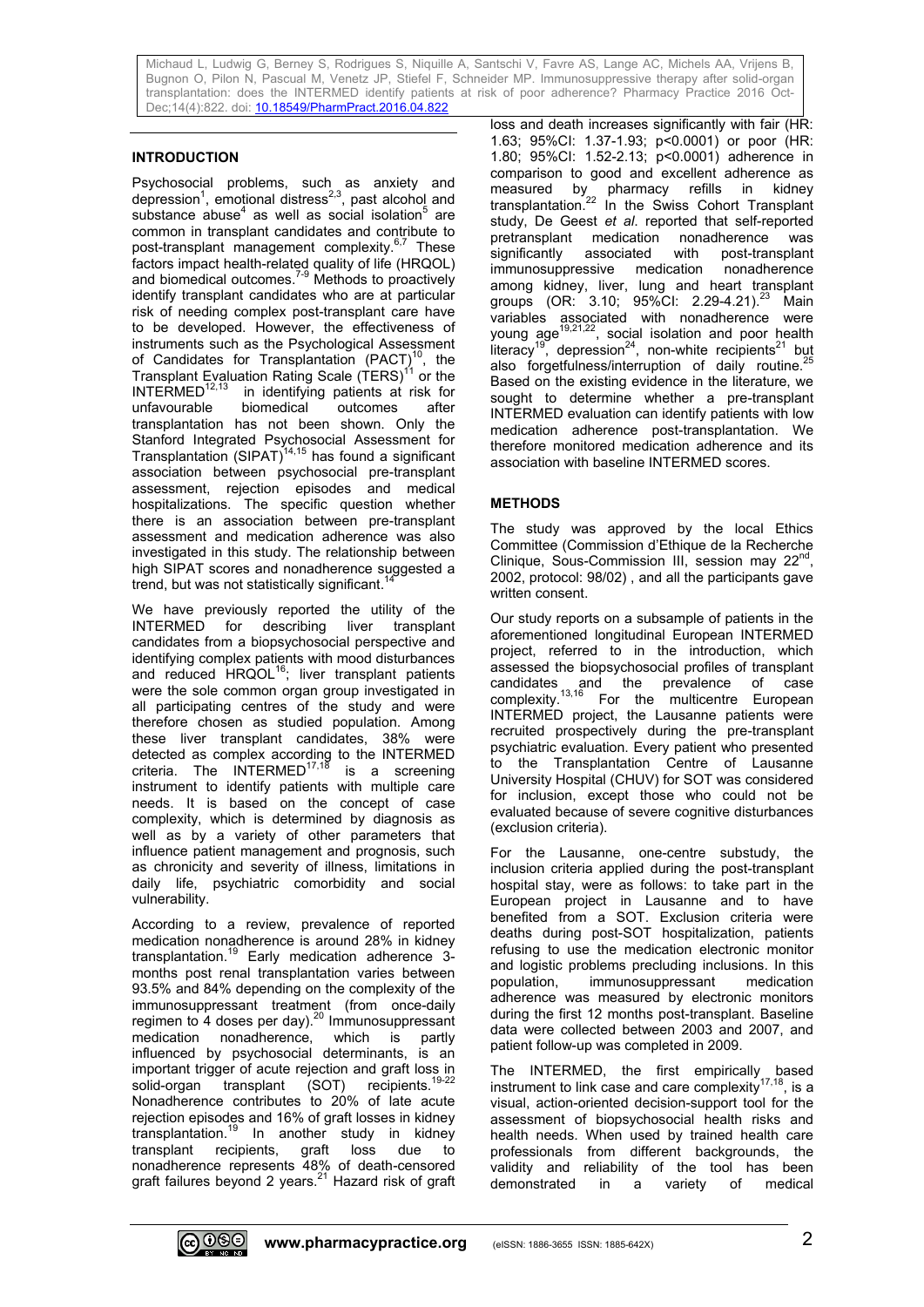| Table 1. INTERMED domains and variables |                                                  |                                                             |                               |  |  |  |  |  |
|-----------------------------------------|--------------------------------------------------|-------------------------------------------------------------|-------------------------------|--|--|--|--|--|
| <b>Domains</b>                          | <b>History</b>                                   | <b>Current state</b>                                        | <b>Prognoses</b>              |  |  |  |  |  |
| <b>Biological</b>                       | Chronicity                                       | Severity of illness                                         | Complications and life threat |  |  |  |  |  |
|                                         | Diagnostic uncertainty                           | Clarity of diagnostic profile                               |                               |  |  |  |  |  |
|                                         | Restrictions in coping                           | <b>Treatment resistance</b>                                 | Mental health threat          |  |  |  |  |  |
| Psychological                           | Premorbid level of psychiatric<br>dysfunctioning | Severity of psychiatric symptoms                            |                               |  |  |  |  |  |
| Social                                  | Family disruption                                | Residential instability                                     | Social vulnerability          |  |  |  |  |  |
|                                         | Impairment of social support                     | Impairment of social integration                            |                               |  |  |  |  |  |
| Health care                             | Intensity of prior treatment                     | Organizational<br>complexity<br>at<br>admission or referral | Care needs                    |  |  |  |  |  |
|                                         | Prior treatment experience                       | admission<br>Appropriateness<br>of<br>or<br>referral        |                               |  |  |  |  |  |

populations<sup>17,18,26,27</sup>, including liver transplant recipients.<sup>16</sup> The utility of the INTERMED has been demonstrated for detecting complex, medically ill patients at risk for poor HRQOL and decreased response to medical treatment $^{28}$ ; it has also proven to be a case-finder for early and beneficial psychosocial interventions.<sup>29-31</sup> The INTERMED (see Table 1) classifies information into four domains: biological, psychological, social and health care. Each domain contains two variables related to the patient's past and current situations and one variable about the patient's prognosis. The variables are assessed by review of the medical chart and a subsequent 20 minute semi-structured patient interview. They are scored from 0 (no vulnerability / needs) to 3 (severe vulnerability / needs); for each variable, anchor points are defined in a glossary to facilitate scoring. The maximum score for the 20 variables is therefore 60 (range  $0 - 60$ ), and the cutoff score for qualifying as a complex patient is set >20.<sup>28</sup> The original English version of the INTERMED has been translated and validated in different languages<sup>18,26</sup> and is used in routine clinical practice.<sup>31</sup>

The Medication Event Monitoring System (MEMS) is a tool to measure medication adherence. It consists of an electronic device which records and stores the date and time of each opening of the pill container (MEMS TrackCapTM, MWV Switzerland Ltd.). Compared to other methods for assessing medication adherence, such as questionnaires or plasma drug concentrations, electronic monitors are the only tools which produce reliable, dynamic and "real-time" information on how medication is taken by the patient each day.<sup>32-36</sup>

To increase reliability, electronic data were reconciled according to an operational manual described elsewhere. 37,38 Reconciliation with the pill count and the case report form allowed us to add confirmed pocket doses to the electronic adherence data (i.e., a dose, which the patient takes out of the pillbox to take it later).

### **Procedure**

The face-to-face interview based on the INTERMED was part of the European project. It was conducted by the two first authors of the study (LM, GL), who both worked in the Psychiatric Liaison Service of Lausanne University Hospital; they were familiar with the INTERMED and the standard protocol for using the instrument.

The electronic monitoring of adherence to the immunosuppressant drugs was conducted by the pharmacists (AN, VS, MPS) in the Department of Ambulatory Care & Community Medicine at the University Hospital of Lausanne; these pharmacists run a medication adherence clinic and have research experience with the use of electronic monitors.

After the patients were enrolled in the study by the physician, the patients were referred to the pharmacists who dispensed the prescribed calcineurin inhibitor-based medication (cyclosporine 25, 50 and 100 mg or tacrolimus 0.5, 1 and 5 mg) in the electronic monitors every month for 12 months post-transplantation and explained the correct use of the electronic device. Each dosage was delivered in separate MEMS according to good pharmaceutical practices; electronic data were downloaded monthly and shown as feedback to the patients without any further systematic intervention. This monthly feedback represents standard care in this centre at this time. Additional immunosuppressant medications were not electronically monitored but were delivered according to standard care.

All dosages per patient and day were compiled to obtain the quantity of each drug taken by day compared to the expected dosage (e.g., patient X took 75 mg cyclosporine (Drug taken) on day Y instead of 175 mg (Drug expected)). All changes in drug dosages were taken into account; changes occurred frequently during the 12 months posttransplantation.

### **Statistical analysis**

Sociodemographic and medical variables and INTERMED scores were compared using two-tailed chi-squared tests for categorical data and Mann-Whitney U Tests for continuous data. A two-sided pvalue of <0.05 was used to determine statistical significance. For statistical analysis, SPSS, SAS and S-Plus were used.

Immunosuppressant medication adherence and intention-to-treat analysis was performed according to two previously described definitions: persistence and implementation. <sup>39</sup> Persistence is defined as the time from initiation of a studied treatment until discontinuation as determined by electronic adherence monitoring. Patients who stopped cyclosporine/tacrolimus were considered to be nonpersistent. Patients whose cyclosporine/tacrolimus prescriptions were changed were considered to be

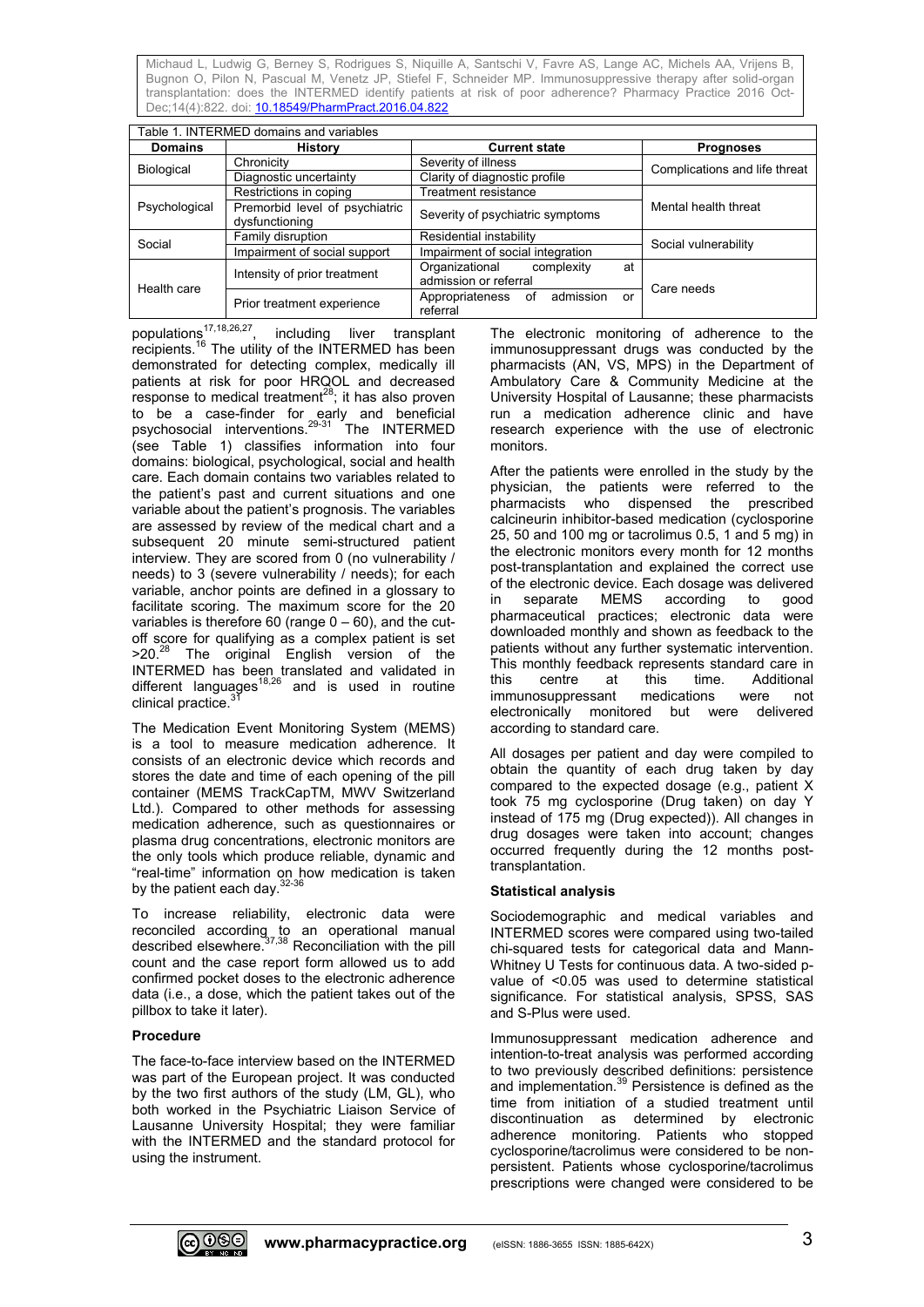

Figure 1. Flow diagram of participants of the study SOT = Solid Organ Transplantation, TX = Transplantation

persistent. If patients stopped the study but kept taking their cyclosporine/tacrolimus, they were considered to be persistent.

Implementation was defined as the percentage of persistent patients who did not deviate from the prescribed medication regimen. For each patient, implementation data were summarized in a sequence of binary data indicating yes or no to the question of whether the patient had taken all the medications as prescribed by the physician on day j (1 = correct number of daily opening(s) of all electronic monitors;  $0 =$  less daily openings than prescribed). In case of hospitalization, patients did not use the electronic monitors systematically. As they got their immunosuppressant from the hospital, these periods contained non-detected adherence data. Therefore, these periods were described as non-monitored and censored from the analysis. A logistic generalized estimating equation (GEE) model was implemented to analyse the resulting longitudinal binary data.<sup>40</sup> GEE is the method of choice for analysing data with repeated measures for each patient; this method accounts for the interindividual variability of the measures and can address unbalanced data due to missing values.

Persistence and implementation were described in the 2 groups according to each patient's INTERMED score (>20 or ≤20).

### **RESULTS**

A total of 52 SOT recipients were approached, all of whom were previously enrolled in the European project (see Figure 1). Median time between the completion of the INTERMED and the SOT was 335 days (Quartiles 25,75: 176, 573; min-max: 281199). From that group, 32 patients were included in this study and monitored by MEMS, 22 patients were prescribed tacrolimus twice a day and 10 cyclosporine twice a day at inclusion. Twenty-seven patients completed follow up and were followed for a mean of 332 days.

The patients who were included (N=32) and excluded (N=20) did not differ with regard to age, sex, and type of organ to be transplanted (Table 2). Because all patients completed the INTERMED baseline assessment, we were able to compare the INTERMED scores between included and excluded patients, and no differences between the two groups were found. However, excluded patients tended to show a higher, meaning worse, psychological score (p=0.069).

The sociodemographic and clinical comparisons of the included complex (INTERMED>20) and noncomplex (INTERMED≤20) patients based on the INTERMED are summarized in Table 3. The only statistically significant difference was that complex patients were more likely to be unemployed (p 0.037). Regarding the mean scores in the four domains of the INTERMED, complex patients had higher scores in every domain when compared to non-complex patients. Differences were more pronounced for psychological and social domains than for health care and biological domains (Table 3).

Regarding medication adherence, implementation was 94.2% in non-complex patients versus 87.8% in complex patients (p 0.274) (see Figure 2). In terms of medication persistence, only one patient was strictly non-persistent; one member of the noncomplex group discontinued after 171 days and died afterwards. Four patients withdrew; two

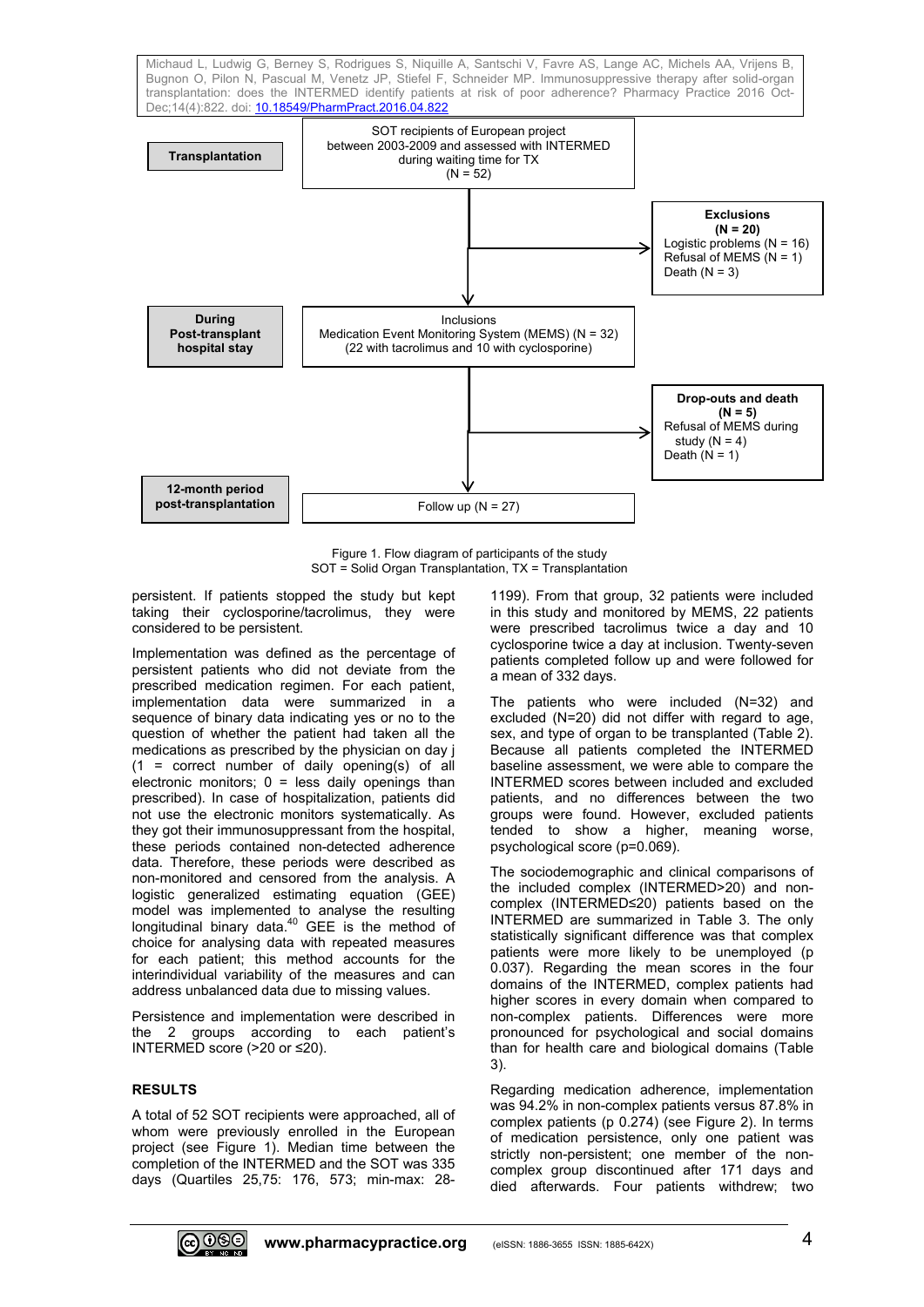| Table 2. Differences in sociodemographic and medical variables between included and excluded patients at baseline |                       |                          |                    |  |  |  |
|-------------------------------------------------------------------------------------------------------------------|-----------------------|--------------------------|--------------------|--|--|--|
|                                                                                                                   | Inclusions (N=32)     | <b>Exclusions (N=20)</b> | р                  |  |  |  |
| age M (SD)                                                                                                        | 48 years (11)         | 52 years (11)            | $0.160^{1}$        |  |  |  |
| Sex ratio                                                                                                         |                       |                          | $0.350^{2}$        |  |  |  |
| % Men                                                                                                             | 20 (62.5%)            | 15 (75.5%)               |                    |  |  |  |
| % Women                                                                                                           | 12 (37.5%)            | $5(25.0\%)$              |                    |  |  |  |
| Organ (%)                                                                                                         |                       |                          | $0.210^{2}$        |  |  |  |
| Lung                                                                                                              | 7(21.9%)              | $3(15.0\%)$              |                    |  |  |  |
| Heart                                                                                                             | $8(25.0\%)$           | $3(15.0\%)$              |                    |  |  |  |
| Kidney                                                                                                            | 16 (50.0%)            | 10 (50.0%)               |                    |  |  |  |
| Liver                                                                                                             | $1(3.1\%)$            | 4 (20.0%)                |                    |  |  |  |
| Number of transplantations (%)                                                                                    |                       |                          | $0.818^{2}$        |  |  |  |
| First                                                                                                             | 28 (87.5%)            | 17 (85.0%)               |                    |  |  |  |
| Second                                                                                                            | $3(9.4\%)$            | $1(5.0\%)$               |                    |  |  |  |
| Third                                                                                                             | $1(3.1\%)$            | $1(5.0\%)$               |                    |  |  |  |
| Missing data                                                                                                      | $0(0.0\%)$            | $1(5.0\%)$               |                    |  |  |  |
| Work status (%)                                                                                                   |                       |                          | $0.198^{2}$        |  |  |  |
| Employed                                                                                                          | 18 (56.3%)            | 7 (35.0%)                |                    |  |  |  |
| Unemployed                                                                                                        | 13 (40.6%)            | 13 (65.0%)               |                    |  |  |  |
| Missing data                                                                                                      | $1(3.1\%)$            | $0(0\%)$                 |                    |  |  |  |
| Social status (%)                                                                                                 |                       |                          | $0.453^{2}$        |  |  |  |
| Living alone                                                                                                      | 7 (21.9%)             | 7 (35.0%)                |                    |  |  |  |
| Living with a partner                                                                                             | 24 (75.0%)            | 13 (65.0%)               |                    |  |  |  |
| Missing data                                                                                                      | $1(3.1\%)$            | $0(0\%)$                 |                    |  |  |  |
| Intermed M (SD)                                                                                                   |                       |                          |                    |  |  |  |
| Biological                                                                                                        | 7.3(1.2)              | 7.3(1.4)                 | $0.688^{1}$        |  |  |  |
| Psychological                                                                                                     | 3.3(2.6)              | 4.7(2.8)                 | 0.062 <sup>1</sup> |  |  |  |
| Social                                                                                                            | 3.0(2.1)              | 3.1(2.2)                 | 0.824 <sup>1</sup> |  |  |  |
| <b>Health Care</b>                                                                                                | 4.6(1.2)<br>18.3(5.2) | 5.0(1.4)                 | 0.232 <sup>1</sup> |  |  |  |
| Sumscore                                                                                                          | 20.2(5.1)             | 0.218 <sup>1</sup>       |                    |  |  |  |
| <sup>2</sup> Pearson's chi square<br>Mann – Whitney – U – Test                                                    |                       |                          |                    |  |  |  |

complex patients withdrew early (at 24 and 29 days) because of noncompliance with the use of the electronic monitors, and because of global refusal of proposed care, respectively. Two non-complex patients withdrew later in the study (at 155 and 168 days), both because of noncompliance with the use of the electronic monitors.

### **DISCUSSION**

This is the first study exploring the association between a pre-transplantation INTERMED evaluation and post-transplantation immunosuppressant therapy adherence among patients with kidney, heart, lung and liver transplants. Using an original approach, adherence to all dosages of immunosuppressive medication (cyclosporine or tacrolimus) was monitored and compiled longitudinally for 12 months posttransplant. All prescribed dosage adjustments and non-monitored periods due to frequent hospitalizations were taken into account to reflect daily adherence as accurately as possible.

As previously shown, INTERMED identifies patients at risk for an impaired HRQOL outcome following transplantation.<sup>16</sup> The INTERMED scores and the distribution of complex versus non-complex transplant patients observed in our study were quite comparable to those found in other populations of diabetic patients and orthopaedic trauma individuals at tertiary care centres.<sup>41,42</sup> In our population, complex patients had significantly higher scores than non-complex patients, especially regarding psychological (5.7 versus 2.1) and social domains (4.9 versus 2.0), while differences in biological (8.2 versus 6.9) and health care (5.4 versus 4.3) domains, although significant, were less

pronounced and therefore less useful in discriminating complex versus non-complex patients. Furthermore, as adherence in chronic patients is known to be influenced by psychological disturbances $^{43,44}$  and social problems $^{45}$ , the appropriateness of using a biopsychosocial tool, such as the INTERMED, rather than a psychosocial tool as the above mentioned SIPAT $14,15$  has to be questioned. The SIPAT study<sup>14</sup> showed a nonsignificant correlation between high SIPAT scores and medication nonadherence, therefore research on this question has to continue.

The exploratory results about medication adherence, as measured electronically, show that complex patients identified by INTERMED tend to<br>have lower medication adherence after lower medication adherence after transplantation vs. non-complex patients. However, due to the small sample size of this study, this finding did not reach statistical significance and thus the hypothesis that complex patients have lower adherence needs to be explored further. We also noted that withdrawals seemed to occur earlier in complex patients compared to non-complex patients (within the first month versus after 5 to 6 months, respectively). Whether withdrawing is the first sign of lower adherence to medication needs to be clarified, as the literature shows that the first rejection tends to occur sooner in patients with lower adherence than in patients with stable adherence. 20,21

This study has several limitations. First, it had a relatively high exclusion rate; several patients had to be excluded for medical, organizational and logistic reasons because the wait time between eligibility for transplantation and actual transplant is long. The complex implementation of the protocol requires rigorous interdisciplinary collaboration

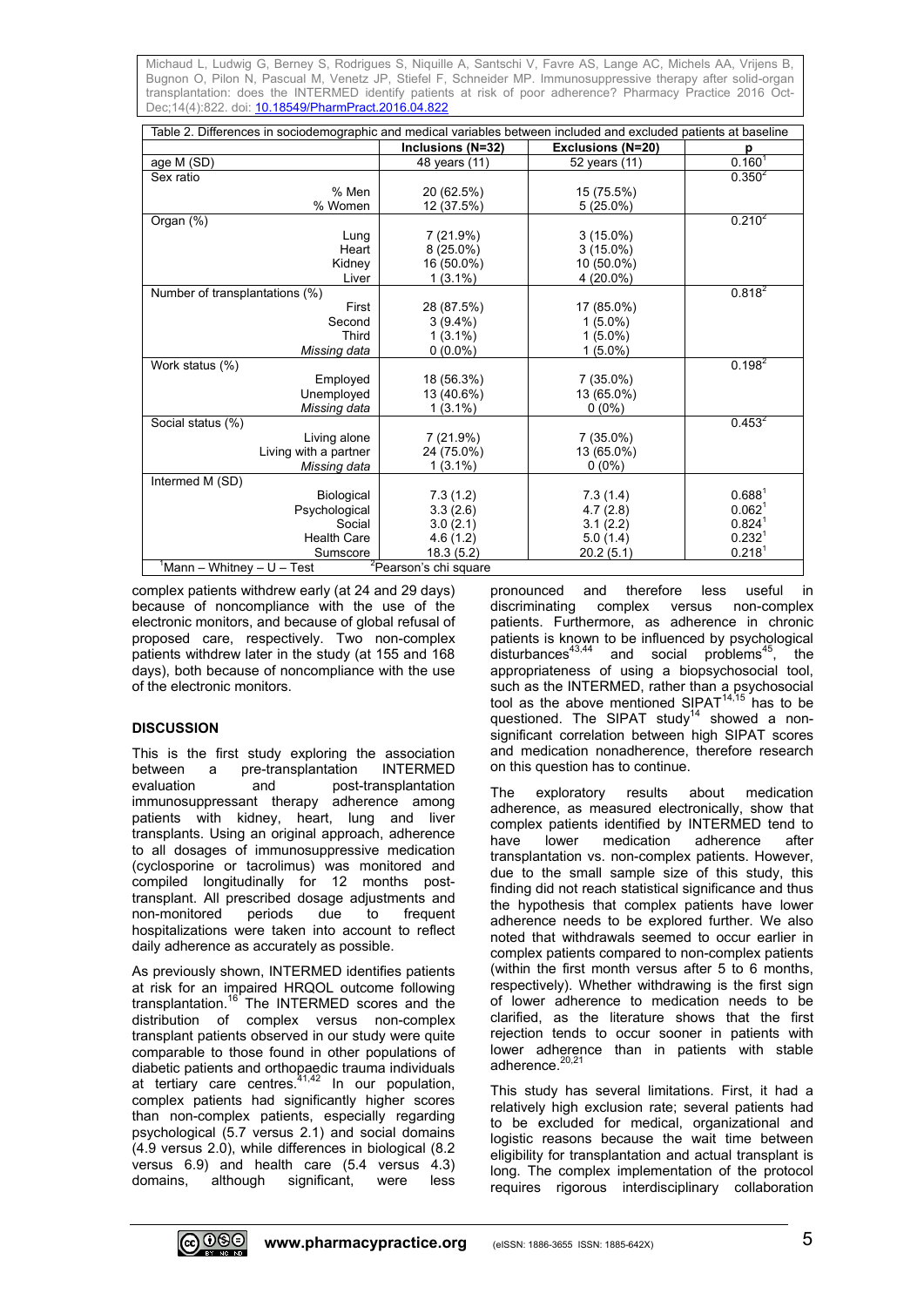| Table 3. Differences between complex (INTERMED>20) and non-complex patients (INTERMED≤20) |                                         |                    |                    |  |  |  |
|-------------------------------------------------------------------------------------------|-----------------------------------------|--------------------|--------------------|--|--|--|
|                                                                                           | Complex (N=11)                          | Non-complex (N=21) | p                  |  |  |  |
| Age M (SD)                                                                                | 50 years (12)                           | 47 years (11)      | 0.366 <sup>1</sup> |  |  |  |
| Sex ratio                                                                                 |                                         |                    | $0.844^{2}$        |  |  |  |
| % Men                                                                                     | 6(54.5%)                                | 14 (66.6%)         |                    |  |  |  |
| % Women                                                                                   | $5(45.4\%)$                             | 7 (33.3%)          |                    |  |  |  |
| Organ (%)                                                                                 |                                         |                    | $0.874^2$          |  |  |  |
| Lung                                                                                      | $2(18.2\%)$                             | $5(23.8\%)$        |                    |  |  |  |
| Heart                                                                                     | 4 (36.4%)                               | 4 (19.0%)          |                    |  |  |  |
| Kidney                                                                                    | 5(45.5%)                                | 11 (52.4%)         |                    |  |  |  |
| Liver                                                                                     | $0(0.0\%)$                              | $1(4.8\%)$         |                    |  |  |  |
| Time on waiting list                                                                      | 6 months (SD 11)                        | 3 months (SD 5)    | $0.386^1$          |  |  |  |
| Number of transplantations (%)                                                            |                                         |                    | $0.317^2$          |  |  |  |
| First                                                                                     | $9(81.8\%)$                             | 19 (90.5%)         |                    |  |  |  |
| Second                                                                                    | 2(18.2%)                                | $1(4.8\%)$         |                    |  |  |  |
| Third                                                                                     | $0(0.0\%)$                              | $1(4.8\%)$         |                    |  |  |  |
| Work status (%)                                                                           |                                         |                    | $0.037^2$          |  |  |  |
| Employed                                                                                  | 4 (36.4%)                               | 15 (71.4%)         |                    |  |  |  |
| Unemployed                                                                                | 6(54.5%)                                | 6(28.6%)           |                    |  |  |  |
| Missing data                                                                              | $1(9.0\%)$                              | $0(0.0\%)$         |                    |  |  |  |
| Social status (%)                                                                         |                                         |                    | $0.121^{2}$        |  |  |  |
| Living alone                                                                              | 4 (36.4%)                               | 3(14.3%)           |                    |  |  |  |
| Living with a partner                                                                     | 6(54.5%)                                | 18 (85.7%)         |                    |  |  |  |
| Missing data                                                                              | $1(9.1\%)$                              | $0(0.0\%)$         |                    |  |  |  |
| Intermed M (SD)                                                                           |                                         |                    |                    |  |  |  |
| Biological                                                                                | 8.2(0.8)                                | 6.9(1.1)           | 0.003 <sup>1</sup> |  |  |  |
| Psychological                                                                             | 5.7(2.3)                                | 2.1(1.8)           | 0.000 <sup>1</sup> |  |  |  |
| Social                                                                                    | 4.9(1.7)                                | 2.0(1.4)           | 0.000 <sup>1</sup> |  |  |  |
| <b>Health Care</b>                                                                        | 5.4(0.9)                                | 4.3(1.2)           | $0.022^1$          |  |  |  |
| Sumscore                                                                                  | 24.2(2.7)                               | 15.4(3.1)          | 0.000 <sup>1</sup> |  |  |  |
| <sup>1</sup> Mann–Whitney U Test                                                          | <sup>2</sup> Pearson's chi squared test |                    |                    |  |  |  |

between pharmacy, liaison psychiatry and the different transplantation subspecialties, and accounts for the fact that 30% of the patients were excluded for logistical reasons. Only 1 out of 5 liver SOT recipients were included because after initiating the study, the Geneva University Hospital became the sole centre for liver transplantation in the French speaking part of Switzerland, thus making follow up in Lausanne impossible. Other studies<sup>23,46,47</sup> assessing adherence and psychosocial factors in post-transplant patients reported similarly high exclusion rates (between 37.3% and 58.3%). Moreover, the fact that candidates for liver transplantation, who are usually complex due to a high prevalence of substance abuse and its psychosocial consequences, were underrepresented, might have decreased the case complexity of the sample and decreased the statistical power of the INTERMED with regard to medication adherence. Second, the time between the first patient enrollment and the study publication is around ten years, which could call into question the validity of our conclusions. However, because immunosuppressant treatments have not experienced major changes in the last decade<sup>4</sup> , this risk is mitigated. Third, we did not evaluate the association between deviations in timing and the INTERMED complexity score. We decided to do so because of two reasons: 1) more than two-thirds of the included patients were taking tacrolimus, which elimination half-life is long (43 hours), and 2) we focussed on whether or not tacrolimus or cyclosporine were taken daily with the right regimen, taking precisely into account all the different dosages patients were taking as well as all the regimen changes that happened during the 12 month post-transplant. In a further study it would be important to investigate the association between the

pre-transplant INTERMED score, immunosuppressant timing and plasma immunosuppressant levels. Indeed, timing could be an interesting proxy to understand in more detail the way patients self-manage their immunosuppressant treatment at home. This might be analysed as a very early trigger for nonadherence, if indeed one can show that timing nonadherence is a predictor of taking nonadherence over time. Fourth, the pharmacists were blinded to the INTERMED score but not to the medication electronic adherence data, as they provided monthly feedback to the patients. However, this minimal intervention was the same for complex and non-complex patients, which should prevent an intervention bias between the two groups.

The study sample size was insufficient to achieve conclusive results. The fact that adherence is lower in complex patients requires to be further investigated because this information is crucial for clinical care both pre- and post-transplantation. Indeed, as in other populations, complex patients identified by means of the INTERMED might benefit from early and targeted psychosocial interventions.<sup>29</sup> Adherence might be increased by interventions such as patient-centred, interprofessional medication adherence programmes dedicated to complex patients.

### **CONCLUSIONS**

This exploratory study gives insight into the complex field of interdisciplinary research in Organ Transplantation. Although the results did not reach statistical significance, they did suggest that the concept of biopsychosocial complexity and the use of the INTERMED in transplantation medicine could

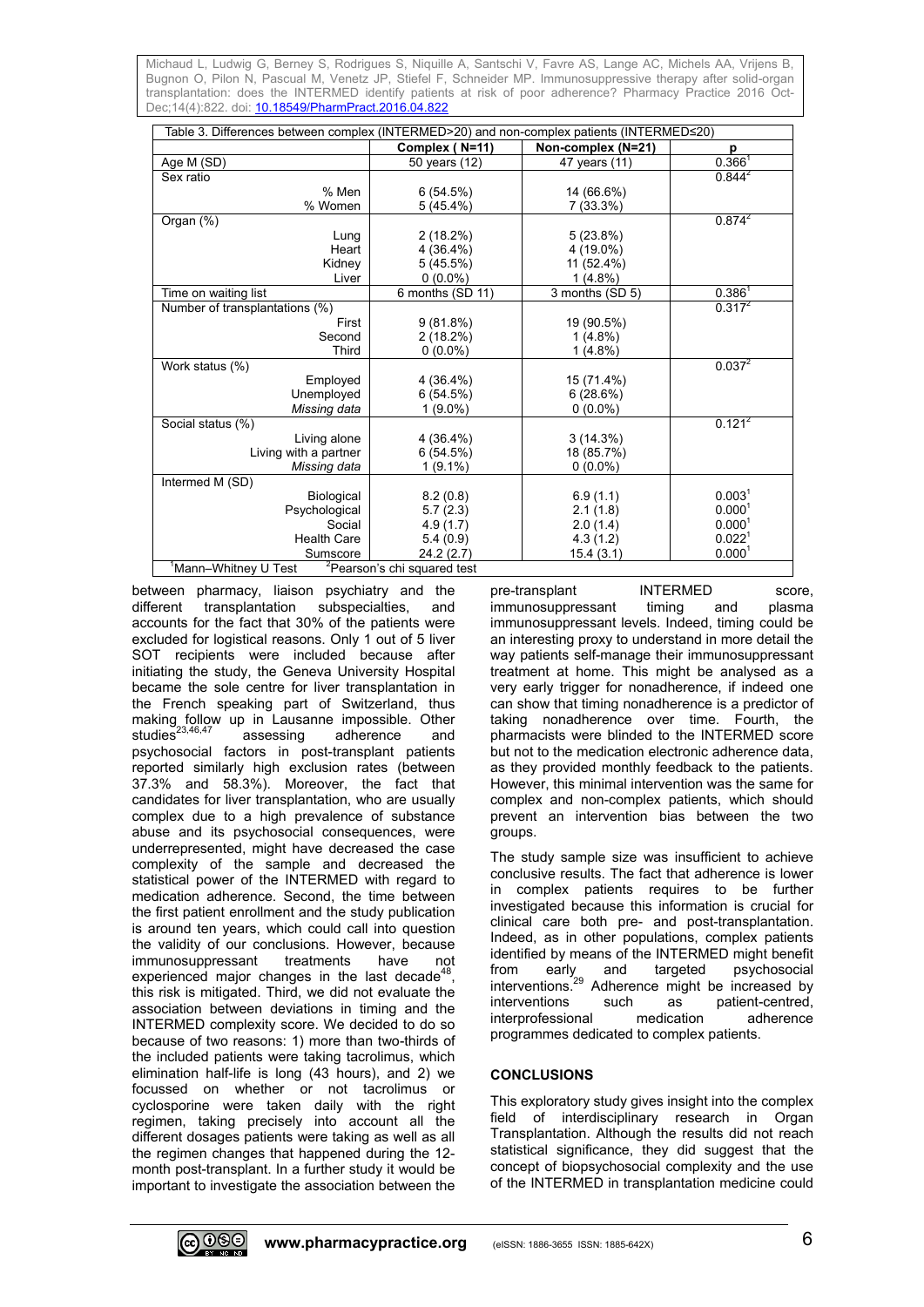Michaud L, Ludwig G, Berney S, Rodrigues S, Niquille A, Santschi V, Favre AS, Lange AC, Michels AA, Vrijens B, Bugnon O, Pilon N, Pascual M, Venetz JP, Stiefel F, Schneider MP. Immunosuppressive therapy after solid-organ transplantation: does the INTERMED identify patients at risk of poor adherence? Pharmacy Practice 2016 Oct-Dec;14(4):822. doi[: 10.18549/PharmPract.2016.04.822](https://doi.org/10.18549/PharmPract.2016.04.822)



Figure 2. Medication adherence: implementation of all dosages of cyclosporine/tacrolimus during the 12-month period post-transplantation.

Note: Total number of patients decreases over time due to drop-outs but varies also due to occasional non-monitored periods due to frequent hospitalizations in the 12- month period post transplantation. Average implementation over the 12-month follow up period: INTERMED≤20 = 94.2 %; INTERMED>20 = 87.8 %

be a way to identify pre-transplant patients at risk for post-transplant non-adherence. If such results are confirmed by larger studies, early and targeted interventions could be designed to prevent rejection by addressing adherence before transplantation with complex patients.

Another question that could be addressed in future studies is whether the use of a nonspecific biopsychosocial instrument such as the INTERMED is the most efficient way of detecting adherence problems in the transplant population. As transplant patients generally are highly morbid and in need of complex health care, a more specific instrument that focuses on psychopathology and social issues might be more appropriate. Yet one has to be aware, that splitting psychosocial problems from medical factors increases fragmentation of care.<sup>4</sup>

The study design points furthermore to the specific challenge of data collection for researchers working in interdisciplinary transplantation teams. Rigorous communication is a basic requirement for successful interdisciplinary research. Moreover, the fact that transplantation dates are unpredictable and therefore data collection post-transplant cannot be planned might lead to investigators who are overburdened with their dual responsibilities as clinicians and researchers. To prevent the loss of precious data in a population with a naturally high risk of exclusion and withdrawal, future studies gathering interprofessional pre- and post-transplant data should keep this aspect in mind when designing the protocol.

#### **CONFLICT OF INTEREST**

Bernard Vrijens and Anne-Catherine Lange work for Westrock Healthcare (former AARDEX Group). They worked on statistical analysis of data but didn't intervene in data collection and data preparation for the analysis. There is no further conflict of interest.

Funding: This study has been supported by the CGRB - 26410 Quality management project Nr 96, University Hospital, Lausanne to Sylvie Berney.

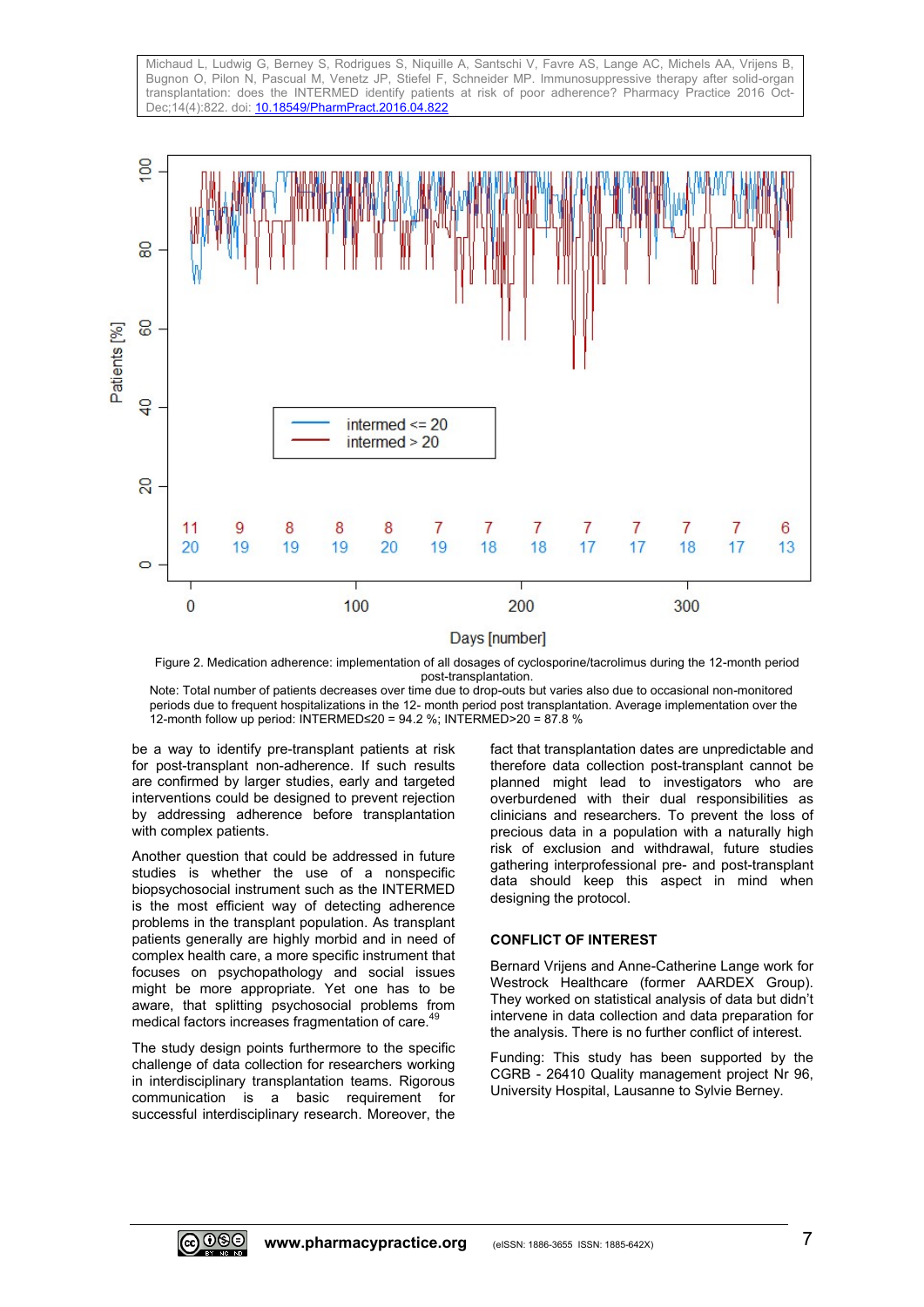#### **References**

- 1. Benzing C, Krezdorn N, Hinz A, Glaesmer H, Brähler E, Förster J, Wiltberger G, Krenzien F, Schmelzle M, Bartels M. Mental status in patients before and after liver transplantation. Ann Transplant. 2015;20:683-693.
- 2. Sánchez R, Baillés E, Peri JM, Bastidas A, Pérez-Villa F, Bulbena A, Pintor L. Cross-sectional psychosocial evaluation of heart transplantation candidates. Gen Hosp Psychiatry. 2014;36(6):680-685. doi: [10.1016/j.genhosppsych.2014.07.007](https://doi.org/10.1016/j.genhosppsych.2014.07.007)
- 3. Goetzmann L, Wagner-Huber R, Klaghofer R, Muellhaupt B, Clavien PA, Buddeberg C, Scheuer E. Waiting for a liver transplant: psychosocial well-being, spirituality, and need for counselling. Transplant Proc. 2006;38(9):2931-2936.
- 4. Weinrieb RM, Van Horn DH, Lynch KG, Lucey MR. A randomized, controlled study of treatment for alcohol dependence in patients awaiting liver transplantation. Liver Transpl. 2011;17(5):539-547. doi: [10.1002/lt.22259](https://doi.org/10.1002/lt.22259)
- 5. Burns T, Fernandez R, Stephens M. The experiences of adults who are on dialysis and waiting for a renal transplant from a deceased donor: a systematic review. JBI Database System Rev Implement Rep. 2015;13(2):169-211. doi: [10.11124/jbisrir-2015-1973](https://doi.org/10.11124/jbisrir-2015-1973)
- 6. DiMartini A, Crone C, Fireman M, Dew MA. Psychiatric aspects of organ transplantation in critical care. Crit Care Clin. 2008;24(4):949-981. doi: [10.1016/j.ccc.2008.05.001](https://doi.org/10.1016/j.ccc.2008.05.001)
- 7. Dew MA, Kormos RL, Roth LH, Murali S, DiMartini A, Griffith BP. Early post-transplant medical compliance and mental health predict physical morbidity and mortality one to three years after heart transplantation. J Heart Lung Transplant. 1999;18(6):549-562.
- 8. Beilby S, Moss-Morris R, Painter L. Quality of life before and after heart, lung and liver transplantation. N Z Med J. 2003;116(1171):U381.
- 9. Skotzko CE, Rudis R, Kobashigawa JA, Laks H. Psychiatric disorders and outcome following cardiac transplantation. J Heart Lung Transplant. 1999;18(10):952-956.
- 10. Olbrisch ME, Levenson JL, Hamer R. The PACT: a rating scale for the study of clinical decision making in psychosocial screening of organ transplant candidates. Clin Transplant. 1989;3(3):164-169.
- 11. Twillman RK, Manetto C, Wellisch DK, Wolcott DL. The Transplant Evaluation Rating Scale. A revision of the psychosocial levels system for evaluating organ transplant candidates. Psychosomatics. 1993;34(2):144-153.
- 12. Ludwig G, Dobe-Tauchert P, Nonnast-Daniel B, Stiefel F, de Jonge P, Lobo E, Richter R, Eckardt KU, Hohenberger W, Weyand M, Söllner W. Assessing psychosocial vulnerability and care needs of pretransplant patients by means of the INTERMED. Z Psychosom Med Psychother. 2014;60(2):190-203. doi[: 10.13109/zptm.2014.60.2.190](https://doi.org/10.13109/zptm.2014.60.2.190)
- 13. de Jonge P, Huyse FJ, Stiefel FC, Slaets JP, Gans RO. INTERMED--a clinical instrument for biopsychosocial assessment. Psychosomatics. 2001;42(2):106-109.
- 14. Maldonado JR, Sher Y, Lolak S, Swendsen H, Skibola D, Neri E, David EE, Sullivan C, Standridge K. The Stanford Integrated Psychosocial Assessment for Transplantation: a prospective study of medical and psychosocial outcomes. Psychosom Med. 2015;77(9):1018-1030. doi[: 10.1097/PSY.0000000000000241](https://doi.org/10.1097/PSY.0000000000000241)
- 15. Maldonado JR, Dubois HC, David EE, Sher Y, Lolak S, Dyal J, Witten D. The Stanford Integrated Psychosocial Assessment for Transplantation (SIPAT): a new tool for the psychosocial evaluation of pre-transplant candidates. Psychosomatics. 2012;53(2):123-132. doi[: 10.1016/j.psym.2011.12.012](https://doi.org/10.1016/j.psym.2011.12.012)
- 16. Lobo E, Stiefel F, Söllner W, Santabarbara J, Lobo A, Huyse F, Marcos G, Michaud L, Hohenberger W, Ludwig G. Care complexity, mood, and quality of life in liver pre-transplant patients. Clin Transplant. 201327(3):417-425. doi: [10.1111/ctr.12104](https://doi.org/10.1111/ctr.12104)
- 17. Huyse FJ, Lyons JS, Stiefel FC, Slaets JP, de Jonge P, Fink P, Gans RO, Guex P, Herzog T, Lobo A, Smith GC, van Schijndel RS. "INTERMED": a method to assess health service needs. I. Development and reliability. Gen Hosp Psychiatry. 1999;21(1):39-48.
- 18. Stiefel FC, de Jonge P, Huyse FJ, Guex P, Slaets JP, Lyons JS, Spagnoli J, Vannotti M. "INTERMED": a method to assess health service needs. II. Results on its validity and clinical use. Gen Hosp Psychiatry. 1999;21(1):49-56.
- 19. Denhaerynck K, Dobbels F, Cleemput I, Desmyttere A, Schäfer-Keller P, Schaub S, De Geest S. Prevalence, consequences, and determinants of nonadherence in adult renal transplant patients: a literature review. Transpl Int. 2005;18(10):1121-1133.
- 20. Nevins TE, Robiner WN, Thomas W. Predictive patterns of early medication adherence in renal transplantation. Transplantation. 2014;98(8):878-884. doi[: 10.1097/TP.0000000000000148](https://doi.org/10.1097/TP.0000000000000148)
- 21. Gaynor JJ, Ciancio G, Guerra G, Sageshima J, Hanson L, Roth D, Chen L, Kupin W, Mattiazzi A, Tueros L, Flores S, Aminsharifi J, Joshi S, Chediak Z, Ruiz P, Vianna R, Burke GW 3rd. Graft failure due to noncompliance among 628 kidney transplant recipients with long-term follow-up: a single-center observational study. Transplantation. 2014;97(9):925-933. doi: [10.1097/01.TP.0000438199.76531.4a](https://doi.org/10.1097/01.TP.0000438199.76531.4a)
- 22. Pinsky BW, Takemoto SK, Lentine KL, Burroughs TE, Schnitzler MA, Salvalaggio PR. Transplant outcomes and economic costs associated with patient noncompliance to immunosuppression. Am J Transplant. 2009;9(11):2597- 2606. doi[: 10.1111/j.1600-6143.2009.02798.x](https://doi.org/10.1111/j.1600-6143.2009.02798.x)
- 23. De Geest S, Burkhalter H, Bogert L, Berben L, Glass TR, Denhaerynck K; Psychosocial Interest Group; Swiss Transplant Cohort Study. Describing the evolution of medication nonadherence from pretransplant until 3 years posttransplant and determining pretransplant medication nonadherence as risk factor for post-transplant nonadherence to immunosuppressives: the Swiss Transplant Cohort Study. Transpl Int. 2014 Jul;27(7):657-666. doi: [10.1111/tri.12312](https://doi.org/10.1111/tri.12312)
- 24. Jindal RM, Neff RT, Abbott KC, Hurst FP, Elster EA, Falta EM, Patel P, Cukor D. Association between depression and nonadherence in recipients of kidney transplants: analysis of the United States renal data system. Transplant Proc. 2009 Nov;41(9):3662-3666. doi[: 10.1016/j.transproceed.2009.06.187](https://doi.org/10.1016/j.transproceed.2009.06.187)